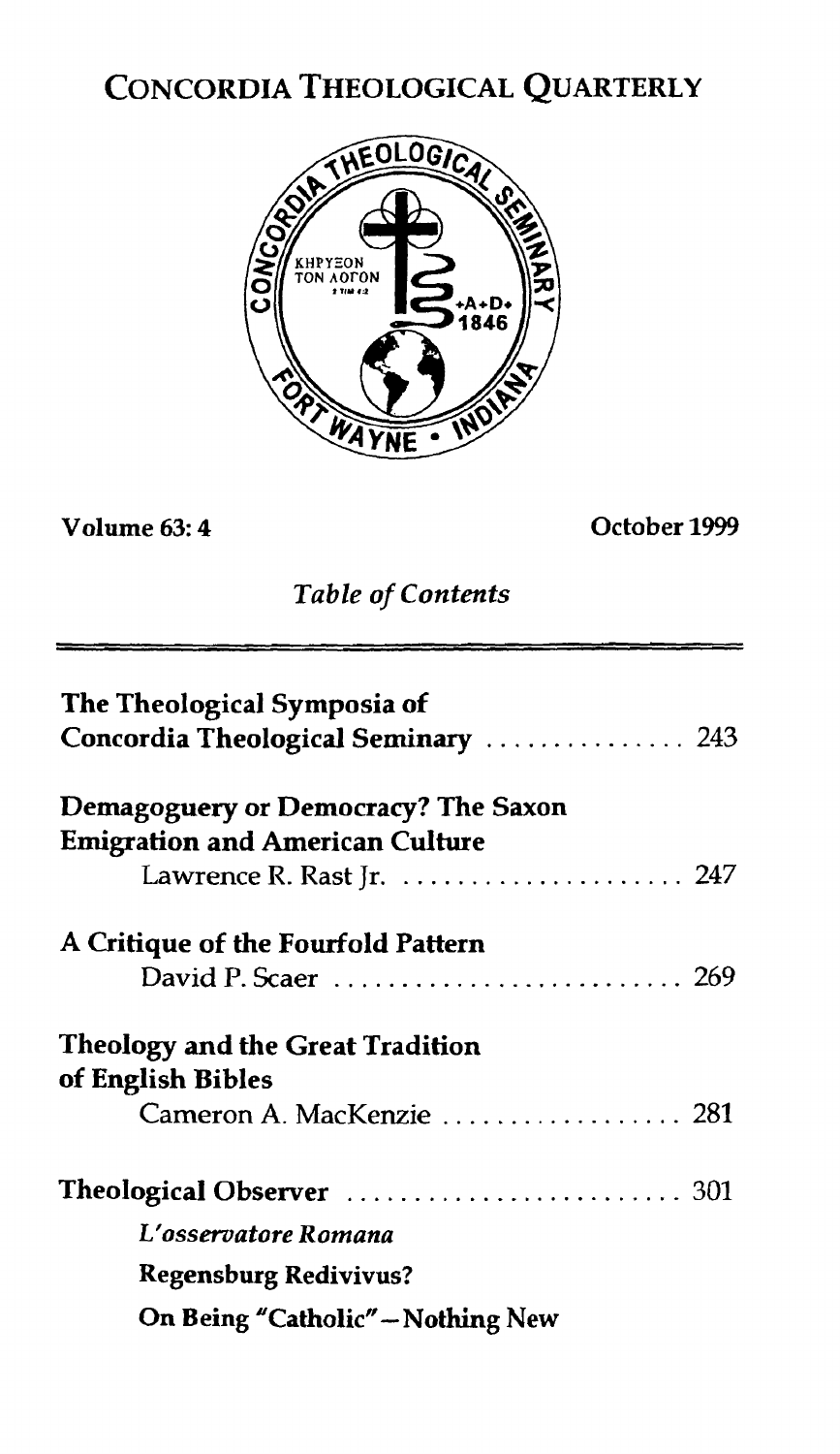|  | Jesus and the Angels: Angelology and the Christology of the<br>Apocalypse of John. By Peter Carrell<br>Charles A. Gieschen |  |
|--|----------------------------------------------------------------------------------------------------------------------------|--|
|  | Martin Luther: Exploring His Life and Times, 1483-1546.<br>By Helmar Junghans  Lawrence R. Rast Jr.                        |  |
|  | Where in the World is God?. By Harold L. Senkbeil                                                                          |  |
|  | Indices for Volume 63                                                                                                      |  |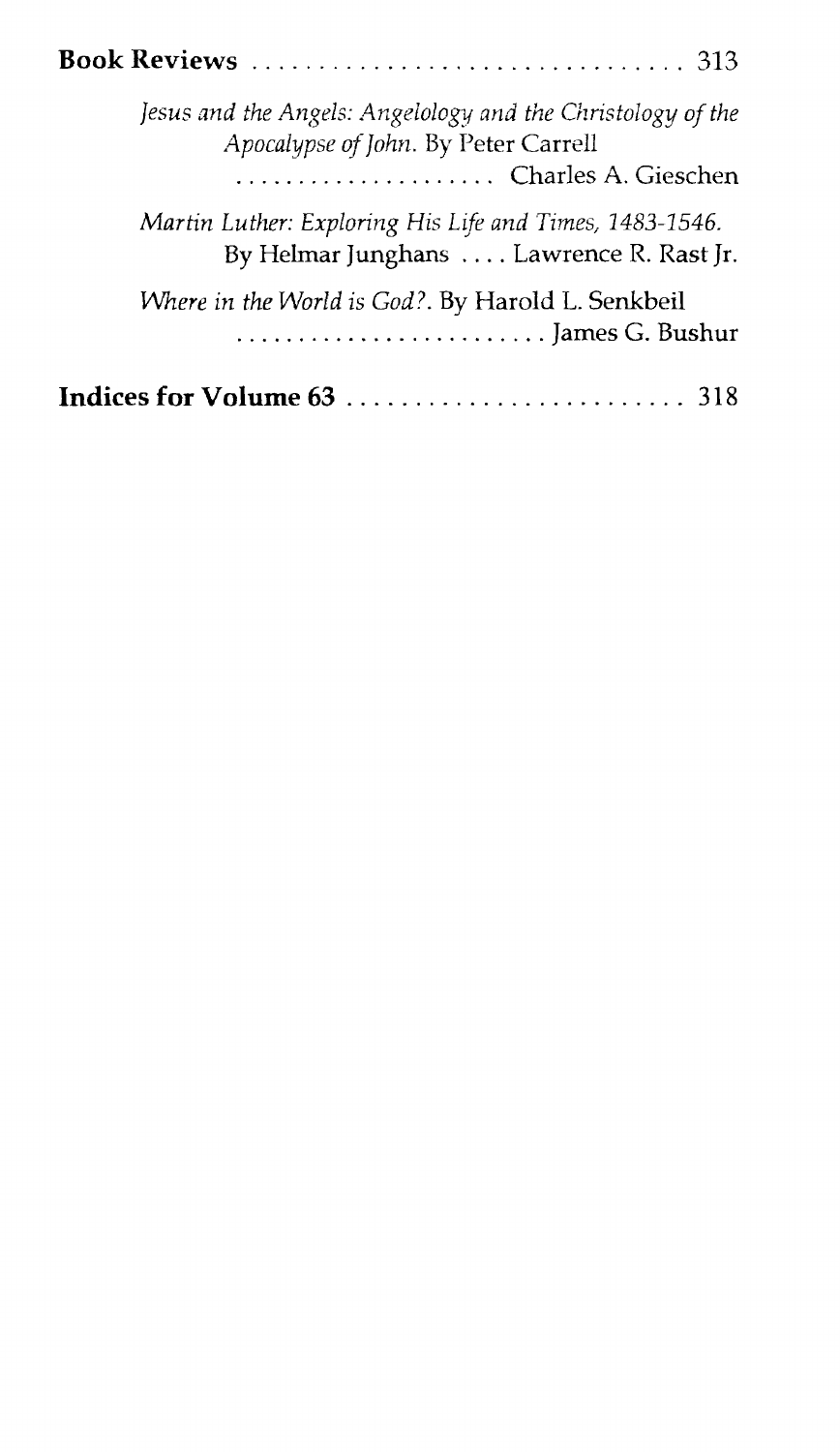## **Theological Observer**

#### *L'ossematore Romano*

A complimentary copy of the weekly edition of the Vatican newspaper arrived on September 27, the day before the Public Broadcasting System offered a documentary on Pope John Paul 11. Public television may be free, but the asking price for *L'osservatore Romano* is *\$109* a year. This comes to slightly more than \$2.00 a copy, a price that may have forever prevented this newspaper from finding its way into the seminary library. With the Lutheran World Federation, including the Evangelical Lutheran Church in America (ELCA), making **an** accommodation with Rome on the doctrine of justification, curiosity about any real changes in the theology of either signatory to the *Joinf Declaration on the Doctrine of Justification is*  piqued. The word on the street is that Rome took the *Declaration* a Iittle less seriously than their newly adopted Lutheran half-brothers have. In the thoroughly Roman Catholic countries like Italy, Spain and Ireland, the odds are that the resident population have little idea who Lutherans are and have not added the word "justification" either by works or faith to their vocabularies.

Many Christians, regardless of their denominational or confessional allegiance, would be hard pressed on their own to articulate a coherent doctrine of justification. Proof of this are the surveys sponsored by the fraternal insurance companies. Somehow a large number of Lutherans answer that they will be saved by leading good lives, which, considering the moral morass of the world at the turn of the millennium, is not without merit. Add to the mix the second last line of the Athanasian Creed, "And they that have done good shall go to life everlasting," and you have the recipe for confusion. Luther ejected James from the canon before he had time to consider that James, like the Athanasian Creed, **was** speaking in terms of the final judgment (one may compare Matthew 25) and not how we know ourselves now to be accepted by Christ, which can only be by faith. Anyone who **trusts** in Christ alone is **justified,** even if he does not use the word "justification" or **misspeaks** in defining it. Surveys on whether Lutherans really understand justification have value because they can evoke righteous indignation over these predictably wrong answers. These wrong answers sometimes find their way into sermons to show why Lutherans are not really Lutherans any more. But they prove little more than showing some of us are simply not at home with theological terminology. The fraternal insurance companies can **release** their polIsters **with thanks.** Those Lutherans who reached an accord with Rome on justification need not be concerned with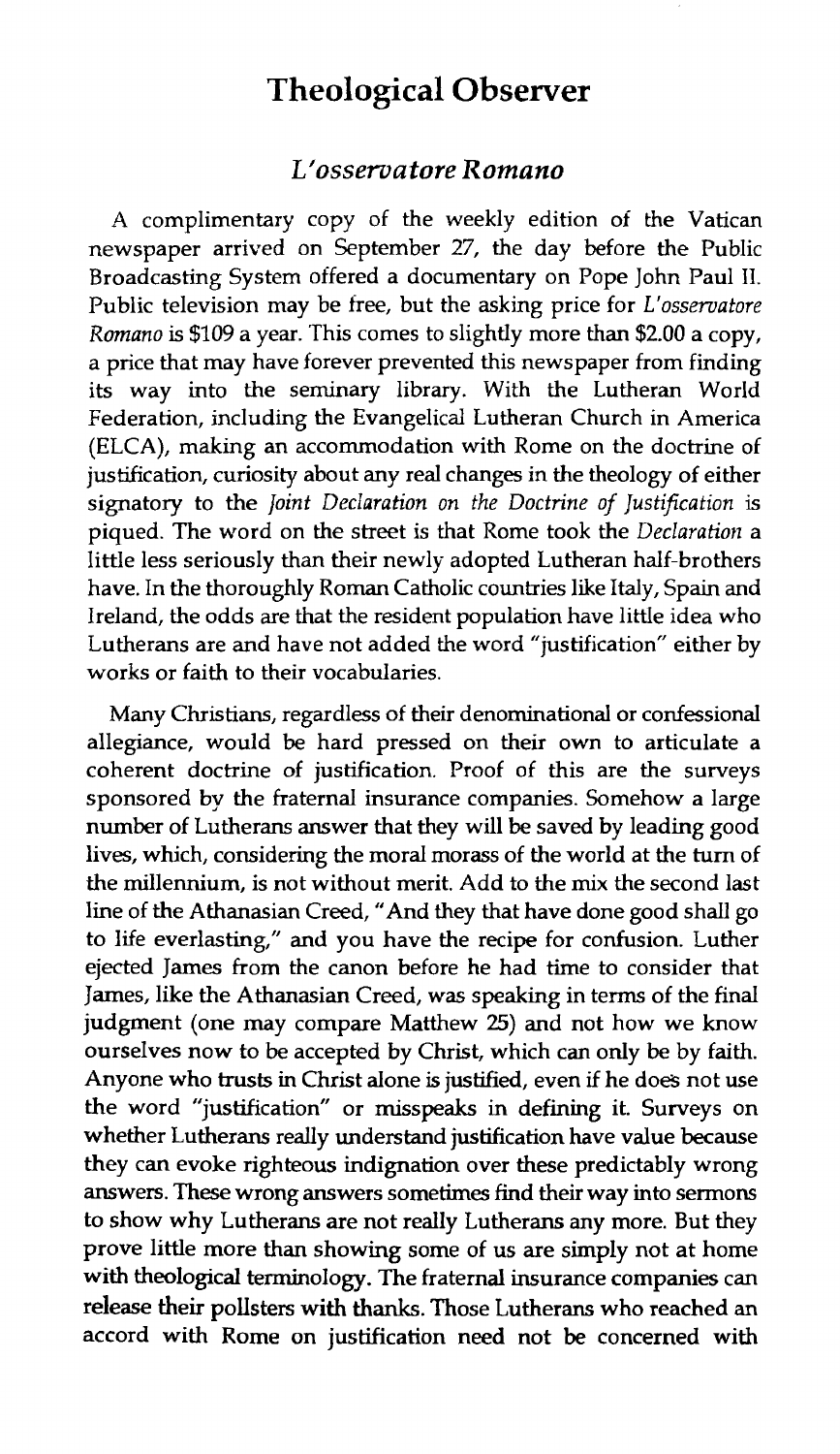definitions, since they have already given their *imprimatur* to Rome's position, regardless of its current articulation.

Some ELCA theologians objected to the Joint *Declaration* on the Doctrine of Justification because, apart from the inadequacy of its wording, Rome did not come clean on the role the saints, and especially Mary, play in salvation. This was hardly nitpicking, since a year or two ago the pope backed away from conferring on her the honorific title of co-redemptrix, which wouId have brought disaster to Rome's ecumenical plans. But it was on his mind. Rome has not hesitated to assign Mary redemptive-like acts that the New Testament assigns to Jesus and the Holy Spirit. She serves as CO-redemptrix de facto in every way except name. Official Rome cannot be held responsible for each act of that common Marian devotion which seems structured on native goddess worship of primitive cultures, but the problem is also current in modern countries. Upon retuning from a sabbatical leave in Spain, the late Professor Otto Stahlke reported that an invocation was pronounced for a televised Mass "in the name of the Father and of the Son and of the Virgin Mary." More recently it came to light at a festive reception following a consecration for a Nebraskan that he received an emergency baptism in the name of "Jesus, Mary, and Joseph." Rome is not alone in misuse of the baptismal formula. *Forurn* Letter reports that in the ELCA, occasional baptisms are administered "in the name of the Father and of the Son and of the Spirit- the Mother of us all." Choose your poison. Stressful situations **may** create forgivable aberrations, but the newly consecrated bishop was found not to be consecrated at all and had to receive **all the** appropriate sacraments again, beginning with a properly worded baptism. Anecdotal evidence can hardly be used to evaluate another church. We all live in glass houses. While Marian pollution of the trinitarian name may pop up here and there, we can be absolutely certain that such substitution formulas are never used in any of the baptistries within the walls of the Vatican. No aberrant formulae would ever find its way on to pages of official Vatican **missals and** printed liturgies. Would that the matter were closed, but it is not.

A letter from John Paul I1 printed in the September 1,1999 edition of L'ossematore *Rmnmo* attributes to the Virgin Mary qualities reserved in the Bible for the Holy Spirit. Under the title **"Mary** is Mother to all, **Mother** forever," the Roman Pontiff's open letter to **the** bishop of Sussa **(Italy),** says that "the goal of **[Mary's]** mission is to produce in believers **the** features of her **first-born** Son, . . . bringing **them** at **the**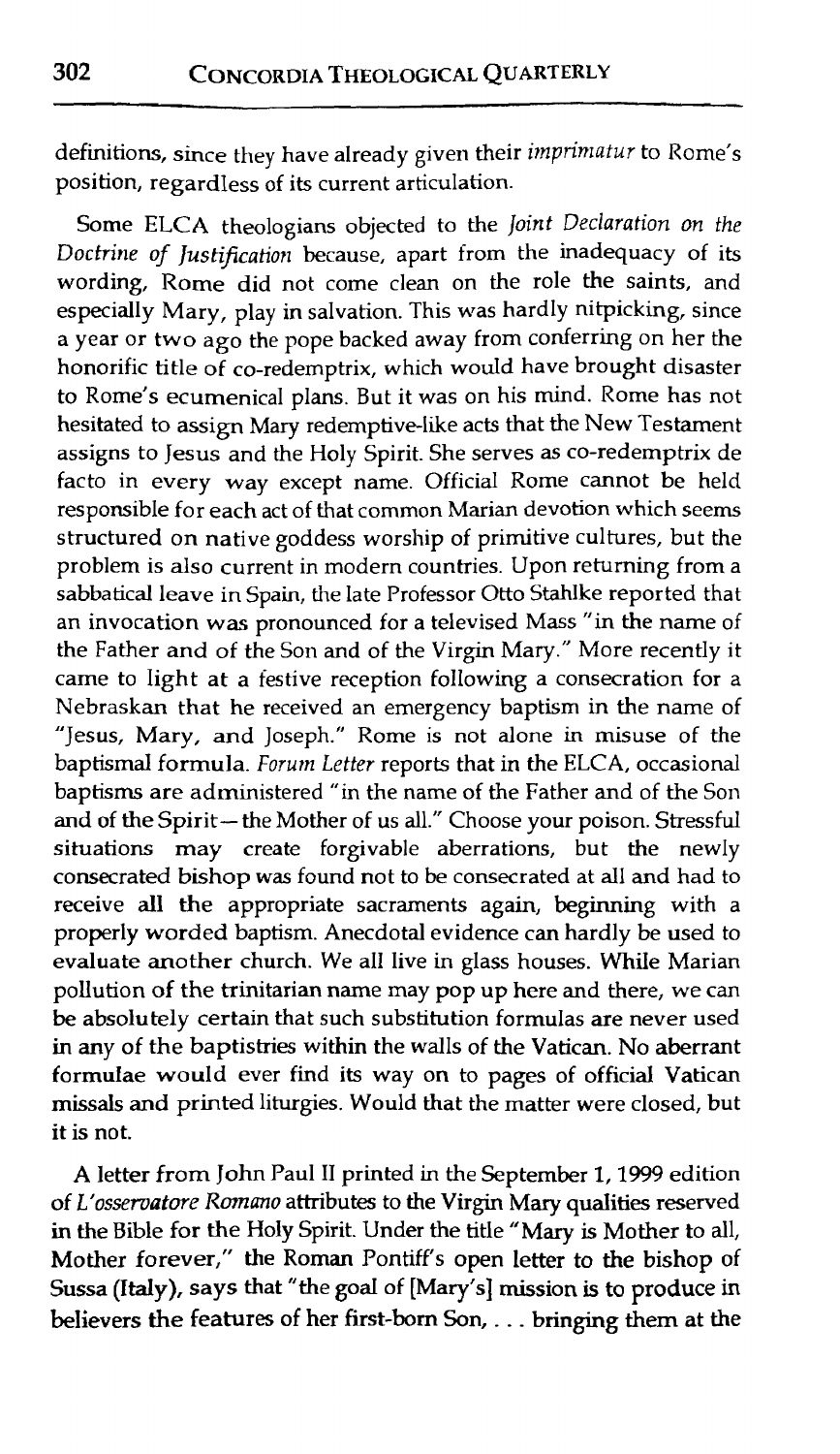same time **to** recover ever more clearly that image and likeness of God in whidl thev were created (cf. Genesis **1:26)."** We further learn that "the faithful know they can count on the heavenly Mother's concern: **Mary will never abandon them."** Just how are we to react? While her concern is appreciated, it would be better to hold with the New Testament that the Holy Spirit is God's renewing agent and power to renew God's image in us by bringing it in conformity with Christ. Christ promises that He, with the Father and the Holy Spirit dwells in believers and they **will** never desert us. We believe that we are surrounded by saints who experienced the same trials we do and they pray to God for us, but what counts are merits of Christ, who, with the Holy Spirit, is living in us.

The same issue of the Vatican newspaper contains prayers to the Virgin Mary. asking her help in facing life's tribulations. She also is held responsible for the success of the evangelism mission in Sussa, **Italy.** Interested parties can locate the English edition of *L'osservatore Ronlmzo* in the library of the local Roman parish or diocesan office for additional references to Mary's other accomplishments. Disturbing is that this Marian **devotion** is not simply of an ill-formed species of common piety, but comes from the pope's pen. Lutheran signatories to the *Joint Declaration* must come to terms with the reality that Rome has not in any sense accommodated herself to Lutheran teaching on justification. Life goes on in Rome as if the *Joinf Declaration on the Doctrine of lustiflcation* had never been signed. It can be assumed that Rome signed simply to avoid tarnishing her ecumenical image in her attempt to bring Christian churches together.

Vatican 11 was ecumenically sanative **by** providing biblical arguments (whether we **agree** with them is another matter) **and**  subordinating her role to that of her Son. Statues of her in newly constructed churches occupied a less prominent place. Enter John Paul 11. Emblazoned on the Papal coat of arms in the lower right quadrant of the cross is a prominent "M," symbolizing the theme of his papacy *"ad lesurn* per *Marirm,"* to Jesus through **Mary.** Granted. that God did come to the world through Mary, *incamatus de spirit0 sancto ex* **Maria** *virgine,* but the pope has conversion **and** regeneration and not incarnation in mind. The role assigned by the New Testament to the Spirit is given to Mary. It hardly squares with "the Holy Ghost has called me by **the** Gospel . . . and keeps **all** Christians in the one true faith." Now comes the PBS documentary on John Paul 11, which **is** appropriately complimentary, **as** well it **should** be, **and** critical in an analytical Smse- **We hope** that we do no **less and recognize him** as an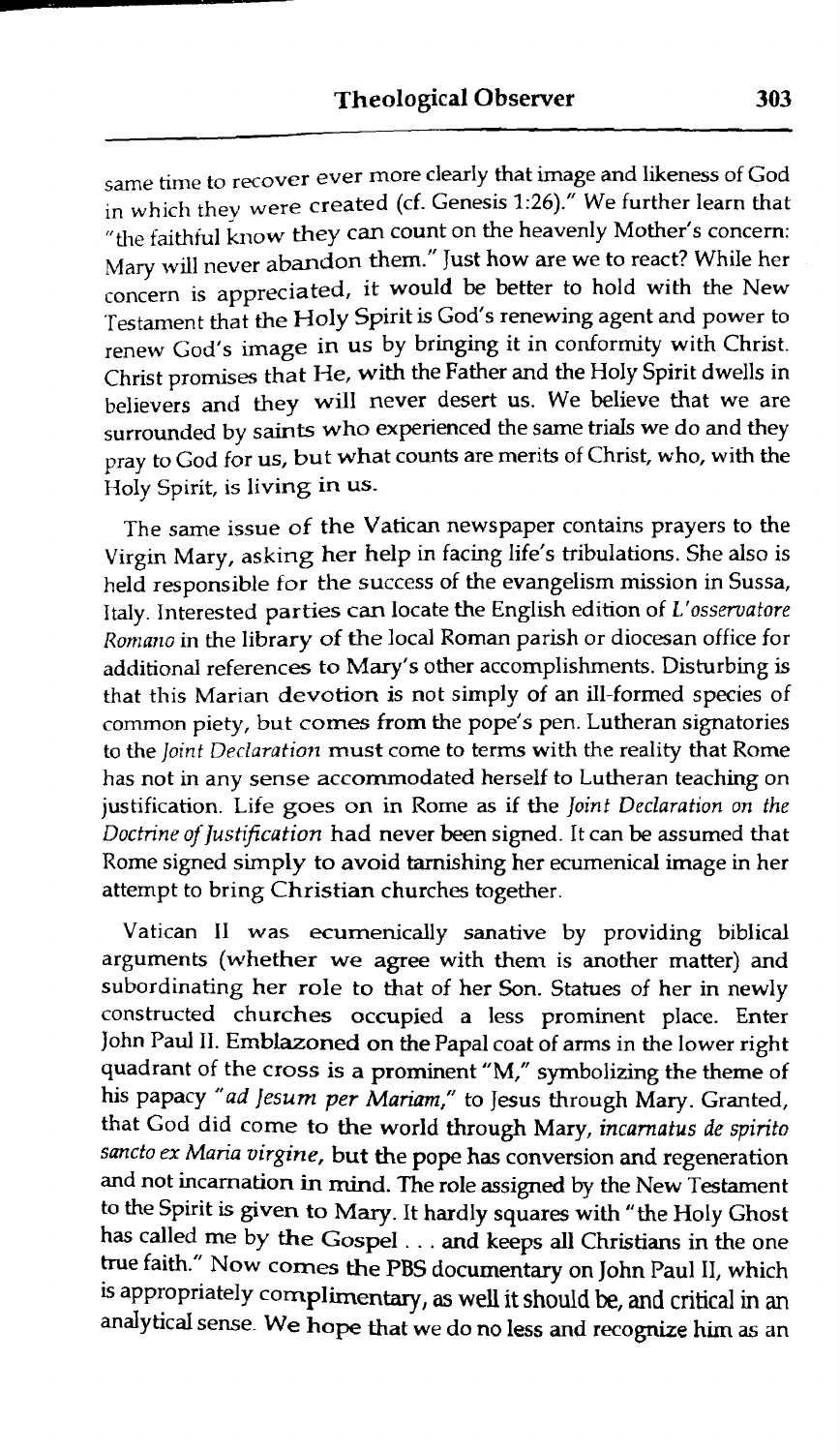ally in insisting on an all male clergy **and** admire his courage in going to his native Soviet-dominated Poland. This led to the demise of its Communist regime and the dissolution of the Soviet Union and its hegemony over eastern Europe. We owe him something. Of concern is his devotion to Mary, especially when it appeared that Catholicism, especially in its American form, was backing away from it.

Psychological studies, especially the Freudian types, including what Erik Erikson did to Luther, are suspect and now outmoded. The whole matter, however, was opened up again by the PBS documentary on the present pontiff who is Polish, a country of profound devotion to Mary. Here was a link between the pope's devotion to his mother, who died when he was four months, and the woman he would later call "the mother of us all." Though he did not know his mother in any real sense, he kept a photograph of her holding him and and one of him reading his poems at her grave when he was a teenager. Mary may have become the heavenly surrogate for the earthly mother he never knew. Psychological conclusions may never be completely convincing, but this one explains why the leader of an increasingly ecumenically sensitive church is willing to sacrifice that image for his devotion to Mary. Similarities between revering Mary as "Mother" and the "Mother" goddess imagery of the feminist movement are obvious even to some Roman Catholic scholars, who are willing to take advantage of a shared terminology. Traditional trinitarian worship of the Father and the Son may make any real accommodation impossible for Rome; however, the verbal equipment is in place.

Confessional Lutherans with a deep sense of incarnation have revived honoring Mary, at least through the three days set aside for this purpose in the church calendar. They see the real danger in church worship life not in an excessive awareness of the presence of the saints, including Mary, but in the transcendence of Reformed theology (finiturn **non** *capax* **infiniti).** Still, the pope's devotion to Mary is minimally an embarrassment to us, not unlike Luther's own dilemma. His earlv devotion to her was tempered by her being revered as if she were a goddess, but what he experienced must have been mild in comparison to the excesses which the current pontiff has allowed for himself and encouraged among his flock. When he was wounded in Saint Peter's Square, he cried out *"Totus* Maria ego sum" - "Mary, I am all yours." As a model of faith who committed herself fully to God in becoming the mother of His Son, she occupies the place of honor among the **saints.** We Lutherans have no other choice but to join her in singing the *Magnificat* in making her faith our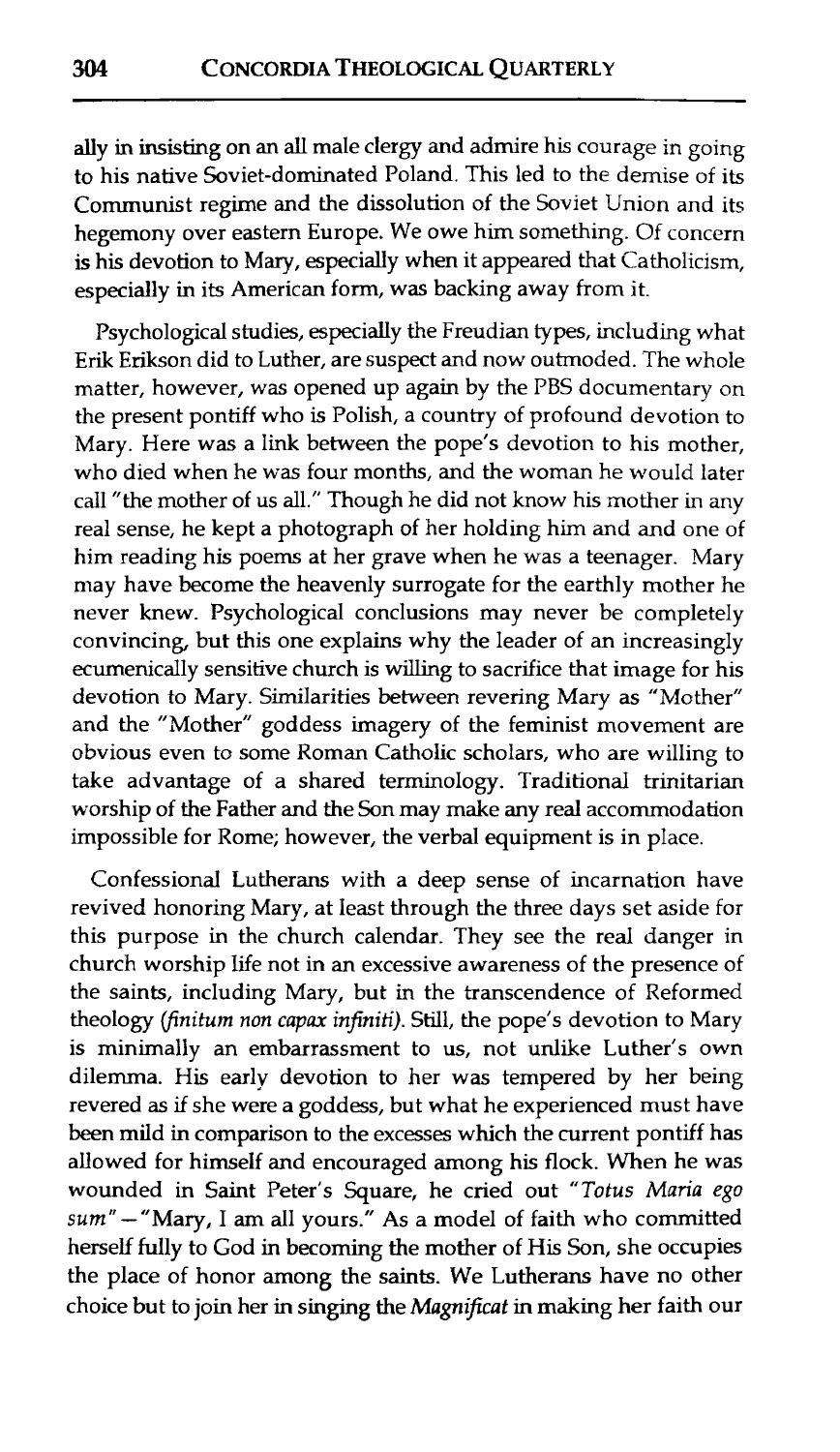own. To say anything less than she is *Theotokos* and *Mater Dei* is to fall into the error of ancient Nestorianism and its modern form in Reformed theology. To give her such deserved honor is even more necessary 'in the face of that destructive bibiicd criticism that challenges any idea that Jesus thought of Himself as anvthing special. including the Son of God. Ascribing her a role in our justification is an entirely different matter and something which the Lutheran signatories to the Joint Declaration on the *Doctrine of Justification* should have thought about before they put their John Hancock to the paper. Perhaps the next occupant in Peter's chair may be more circumspect in Marian language and devotion.

David P. Scaer

### **Regensburg Redivivus?**

The Joint Declaration on the Doctrine of Justification has been hailed by prominent Lutheran leaders as a "theological breakthrough." The maker of this statement goes on to claim that the *Joint Declaration* has "bridged a theological divide that has separated us for nearly 500 years."' **A** press release from the Lutheran World Federation asserts that the "document ends [the] 400-vear dispute on doctrine of justification."<sup>2</sup> Other Lutherans have described the *loint Declaration* as a "betrayal of the Gospel" and have said that it "represents a clear, stunning departure from the Reformation and thus is contrary to what it means to be a Lutheran Christian."<sup>3</sup> The Roman Catholic Church has been able to add another feather in its ecumenical cap without backing away one inch from the Canons of the Council of Trent, which are as normative as ever for the Roman Catholic Church.

It serves the purpose of those who are advocates of this document to neglect history in their effort to "interpret" this event *to* their church. But history, as usual, cuts through the "spin" used by various church press agencies. It reveds the truth of what the joint Declaration on the Doctrine of Justification is. The *Joint Declaration* is really not as

<sup>&</sup>lt;sup>1</sup>Bishop H. George Anderson as quoted in "Lutherans, Roman Catholics Prepare to **Sign** Historic Agreement," ELCA News Service Press Release, October 6,1999.

**<sup>&#</sup>x27;"LWF Council Unanimously** Approves Joint Declaration with Roman **CathoIics:** Document Ends 400-Year Dispute on Doctrine of Justification," **Lutheran** World **Federation** Press Release, June 16,1998.

<sup>&</sup>lt;sup>3</sup>President A. L. Barry as quoted in "A Betrayal of the Gospel," LC-MS News **Service Press Release, October 18,1999.**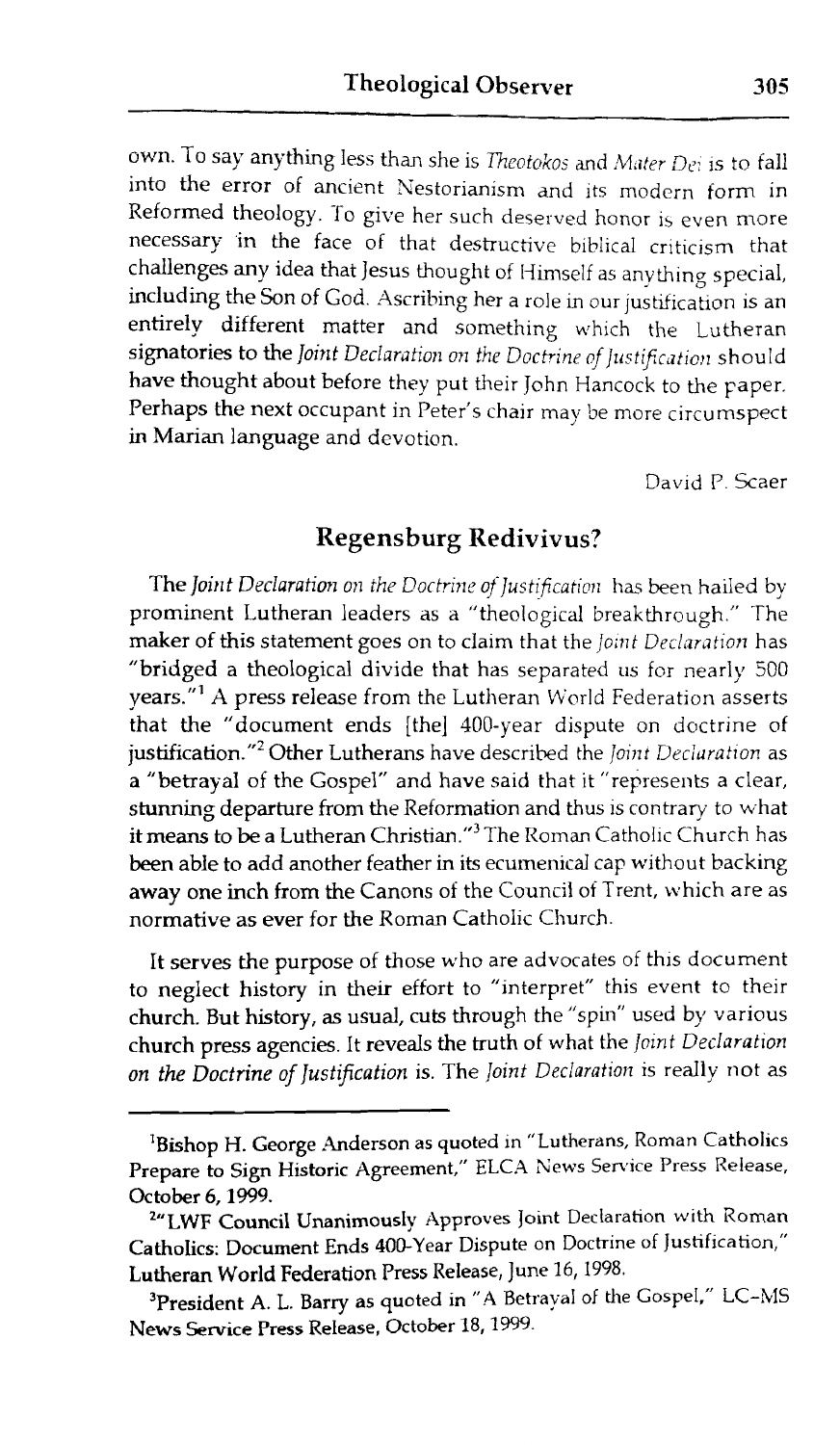new as some would claim. Long ago, certain Lutherans and Roman Catholics came together to work out their differences. They produced and discussed a document. But at this time Lutherans were not quite so eager to settle for the ambiguity **and** sophistry that one finds in the **Joint** Declaration. This is a brief summary of the story of the Regensburg Colloquy.

In the late 1530s, at the height of the Reformation, Emperor Charles V attempted to bring the feuding religious parties together. From January 14-18,1541, PhiIip Melanchthon met with Luther's old nemesis, Johann Eck, and discussed the Augsburg Confession. Following this meeting, unknown to the Lutherans, an agreement was developed at secret meetings held in the city of Worms. A draft of the agreement was drawn up and became known as the Regensburg Book. Martin Eucer sent the draft to Elector joachim I1 and asked that he share it with Martin Luther, soliciting his opinior,. Luther did not approve. Even Melanchthon referred to it as: "A Platonic republic."4

At the beginning of April, 1541, Luther heard the rumor that he supported the Regensburg Book. He responded with an angry denial, insisting that the Smalcald Articles must be the basis for any theological agreement. He asserted that unity in justification must precede any discussion of other issues. Luther said that if this was not how agreement was achieved, anything else would be patchwork. He further observed that there was really no large dispute anyway over matters of adiaphora, such as worship, since "a visitor from the Romance lands did not even notice that he was not in a Catholic church" when visiting the congregation in Wittenberg.<sup>5</sup> It was therefore not of concern that such matters be discussed. What really mattered was the doctrine of justification.

The Diet of Regensburg began on April 27,1541 and was based on the Regensburg Book. Melanchthon attended. Luther did not, for he had not been invited to participate. After much discussion, a provisional agreement was reached on May 2. The agreement stated that faith depends entireIy on the imputed righteousness of Christ. The agreement went on to state that faith was active in love. The compromise put imputed righteousness first, but it did not cIarify the reIationship between faith **and** works in the process of justification. It used the essential Reformation phrase "through faith alone" only with

306

<sup>4</sup>Martin Brecht, Martin Luther: The **Preservation of** *the* Church, 1532-1546, translated bv James Schaaf (Minneapolis: Fortress Press, **1993),** 219.

<sup>&</sup>lt;sup>5</sup>Brecht, *Luther*, 223.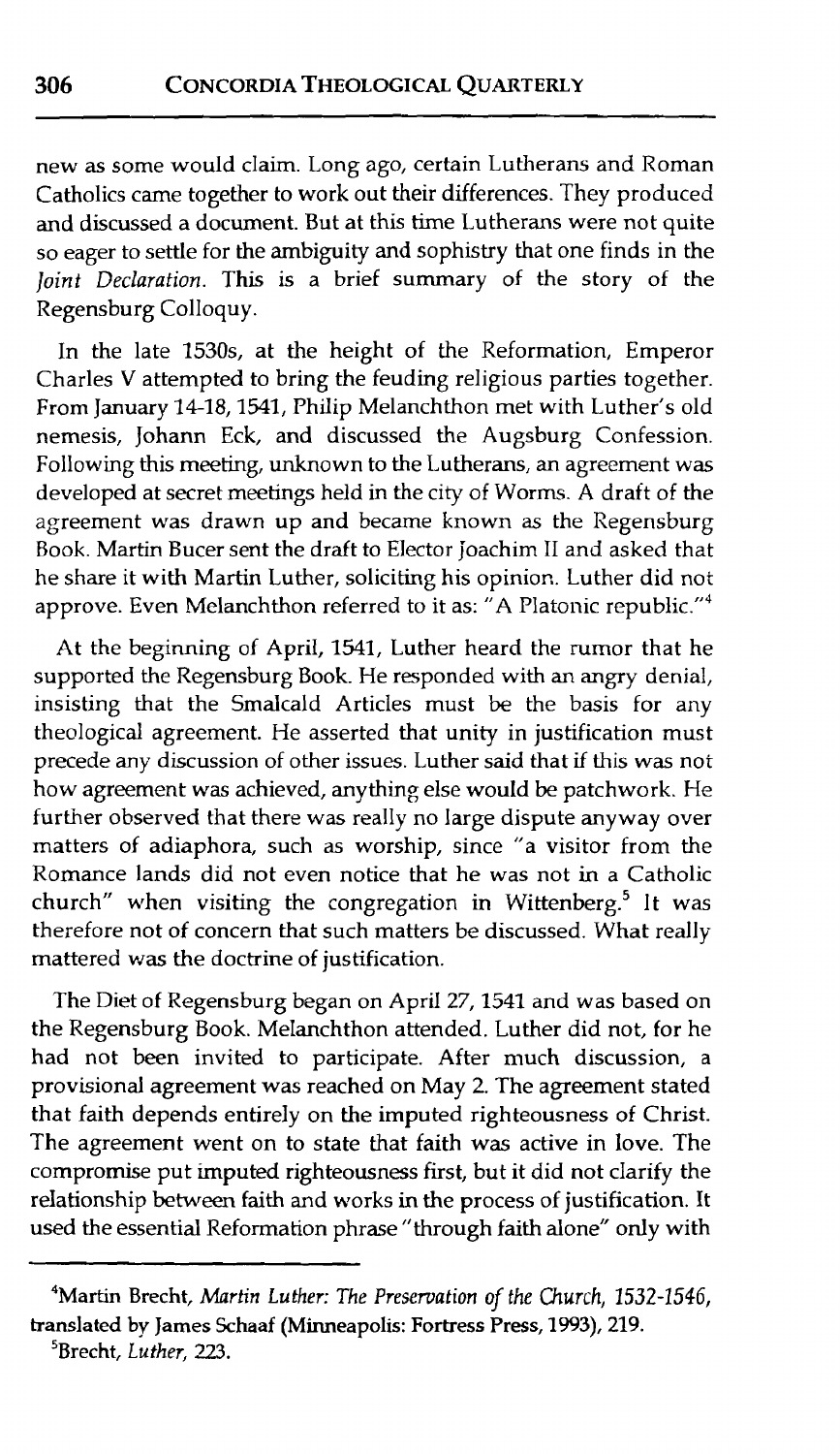careful qualification by the Roman side. Contarini sent the compromise document to Rome, where it was rejected.

Elector John Frederick immediateIy forwarded the formula of compromise to Luther and Bugenhagen for their opinions. He expressed his concerns that the compromise seemed to admit of error bv the Evangelicals. The elector wisely noted that the qualification of the phrase "justification through faith done" was a negative development. Luther's response to the Regensburg compromise formula was not surprising. He viewed it as **a** collection of different points of view. He also observed that with the compromise both sides could claim that their concerns had been met. He asserted that the agreement wouId come apart over the doctrine of justification. For Luther the best way to express the doctrine of justification was by using Romans **3:24, 26:** "They are justified by his grace as a gift. . . . For we hoId that a man is justified by faith apart from works of law. . . . Let the devil, Eck, Mainz, Heinz, and anyone else rage against this. We shall see what they win." Luther maintained that clear distinctions had to be made "between the cause of justification and its evidence in life, that is, good works. Before God only Christ's righteousness was valid, not the righteousness within a person. God regards works as holy only for Christ's sake."<sup>6</sup>

The discussions continued. Melanchthon refused to compromise. On May 22, the discussions fell apart. The news of the collapse greatly relieved Luther, as did the good news that armed force **was** not going to be used against the Evangelicals. In a final effort to achieve agreement, the emperor ordered a deIegation to go to visit Luther in Wittenberg to seek his support for the four articles on original sin, justification, free will, and faith and good works that had been discussed at Regensburg. They were told to obtain assurance from Luther **that** he would tolerate the Roman position in regard to the other articles not yet discussed. It is clear that the emperor **and** others had a mistaken opinion about Luther's willingness to compromise. When Luther learned of the delegation that had been appointed to visit him, he said that it reminded him of his experience at the Diet of Worms **in** 1521 where he had been commanded to recant his position on the gospel.

The discussions between Luther and the Imperial delegation took place on June 10, 1541 in Wittenberg. Luther prepared a written response. Though he was highly skeptical, he was not opposed to

**<sup>&</sup>quot;recht,** *Luther,* **225.**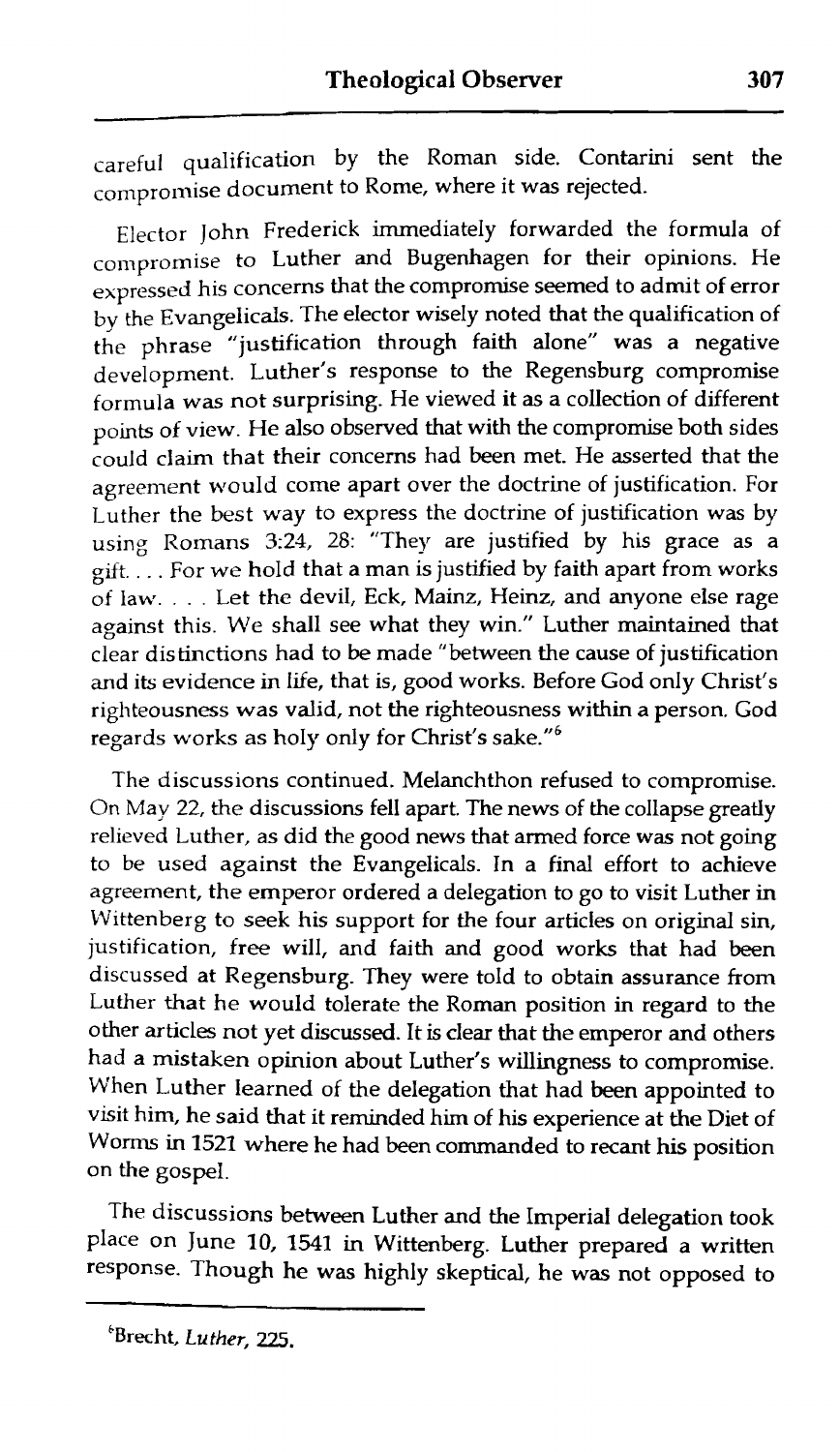trying to work toward an agreement. He insisted, however, that the article of justification demanded careful scrutiny and genuine agreement prior to any other discussions. Finally, at the end of June, 1541, Elector John Frederick of Saxony asked both Luther and Bugenhagen for a specific statement on the Regensburg Book. Their response left no doubt in anyone's mind where they stood.

Luther insisted that before there could be agreement with Rome, the pope would have to admit that he had deceived many and led them astrav. He said that the elector had to insist on the Augsburg Confession and the Apology. Luther said that making clear and careful distinctions is part of confessing the truth. He went on to assert that a true agreement between the two parties wouId require the Roman Catholics to "retract, condemn, and curse all their theology, their sentences, decretals, all the summists, buIls, letters, all foundations' and monasteries' doctrine and life, alI popes', cardinals', and bishops' offices and character, along with everything that they have gained with this error, idolatry, blasphemy, and lies." Without this, said Luther, the agreement would only be a deception.<sup>7</sup> Luther said that condemning the devil went along with faith and confessing one's sins. On July 12, the Lutheran representatives at the Diet of Regensburg submitted their formal response to the Regensburg Book. It was written by Melanchthon (and was more mild than what Luther had written in his response). The Lutherans indicated that clanfications were still needed. They held to their position **and** did not yield, **and** forced the Roman representatives to speak with absolute clarity in regard to the issue of the relationship of faith and good works in the doctrine of justification.

What we have with the *Joint Declaration on the Doctrine of Justification* is a revival of the proposed compromise of Regensburg. The *Joint Declaration* is not an agreement, but a carefully worded document that permits **both** sides to maintain their respective positions. The key issue **remaim:** is salvation by grace done, through faith alone, totaUy on account of Christ alone, or is it a combination of faith and works. Rome **has** not changed. It **insists** that "eternal life is at the same time both a *gdt* and a reward for merit **and** works."8 The difference

-- --

**<sup>7</sup>Brecht, Luther, 227.** 

**<sup>B</sup>Response of the Catholic Church to the Joint Declaration of the Catholic Church and the Lutheran World Federation on the Doctrine** of Justification, http://www.vatican.va/roman\_curia/pontifical\_councils/chrstuni/docu**ments.**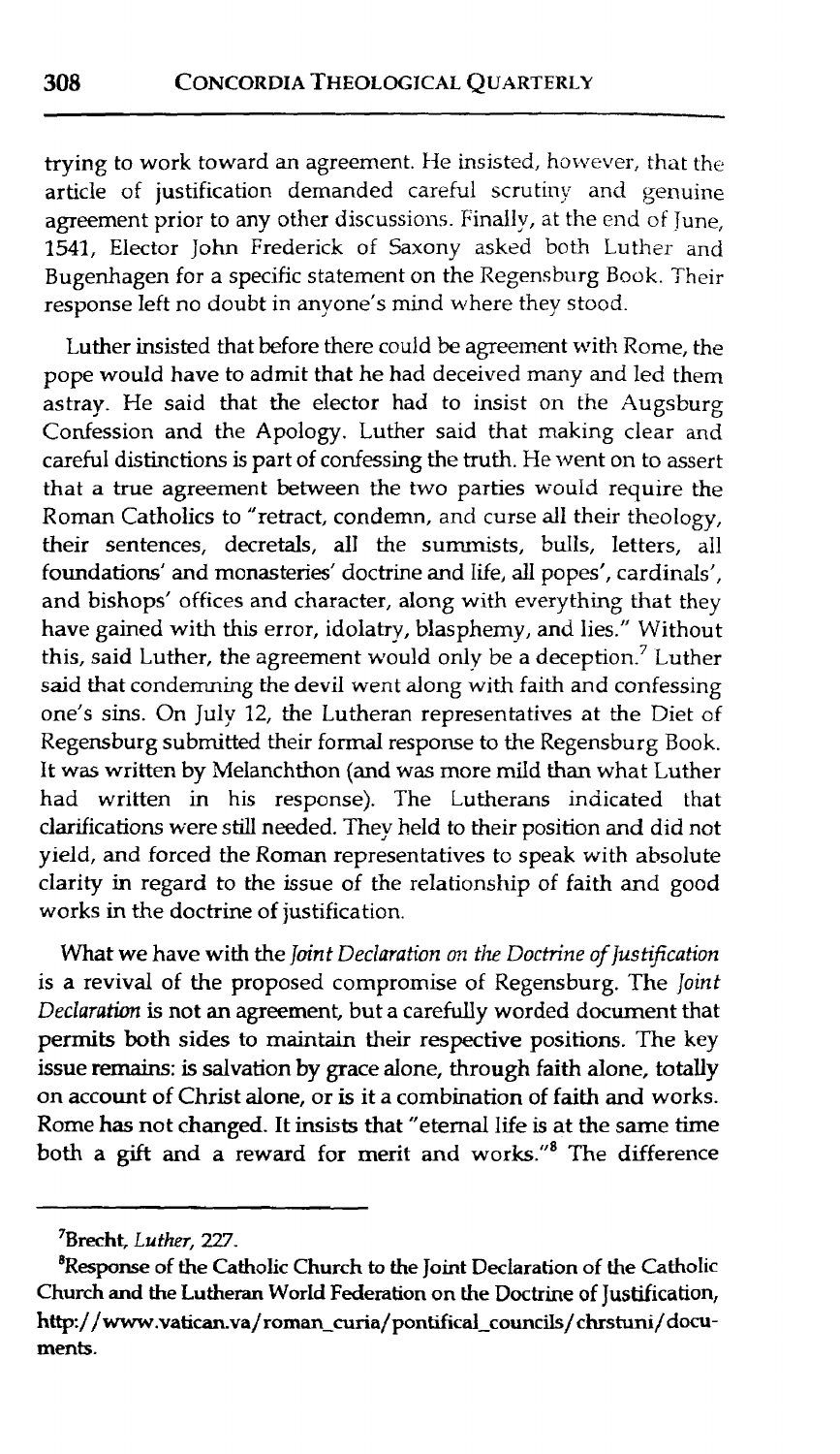between Regensburg and the Joint Declaration on the Doctrine of Justification is that then the Lutherans rejected Roman error and ambiguity. This time they have permitted, welcomed, encouraged, and now have celebrated and hailed it as a breakthrough.

Writing to the Elector John Frederick, Luther noted how serious a matter the proposed compromise agreement was with Rome and why it was such an evil. "Whether those who issued it meant well in their conceited ignorance in doing so or not . . . nothing more injurious has been undertaken against us since our gospel began to spread."<sup>2</sup>

Luther is stiII right.

Paul McCain Saint Louis, Missouri

#### On **Being "Catholic" -Nothing** New

Recent seminary graduates will often put into practice in their first congregations the things they learned at the seminary. At least we hope so. When these things have to do with liturgics, the all too frequent response is that these adjustments are "too Catholic." Standard seminary chapel services - what flew in Fort Wayne-won't play in Peoria, so it is said. For the record, seminary instructors often and severely admonish the students to respect the liturgical practices and standard operating procedures of the congregations that they are called to serve. These congregations will long outlast their pastors. Patience is perhaps the most difficult virtue for new pastors to learn. Avoiding confrontation will make it easier for the shepherd to care for his sheep. Problems will inevitably arise, however, if the sheep think that they are the shepherd in the form of a board or a committee, but that's another issue. It is the charge that this or that pastor is "too Catholic" that needs to be investigated, even though the absence of hard statistics suggests that these kinds of cases are isolated. We have never heard of a congregation raising a compIaint because their pastor is "too Baptist" or "too Methodist." Generally American Protestants, including Lutherans, prefer that their pastors err on the anti-Catholic side of things. All this is a matter for another day.

Much of what is dismissed today as "too Catholic" is, in fact, good, historic Missouri practice. For example in the mid-1860s being

<sup>&</sup>lt;sup>9</sup> Martin Luther, "Letter to the Elector John Frederick, August 4, 1541," The Letters of Martin Luther, selected and translated by Margaret A. Currie (London: **Macmillan, 1908), 403.**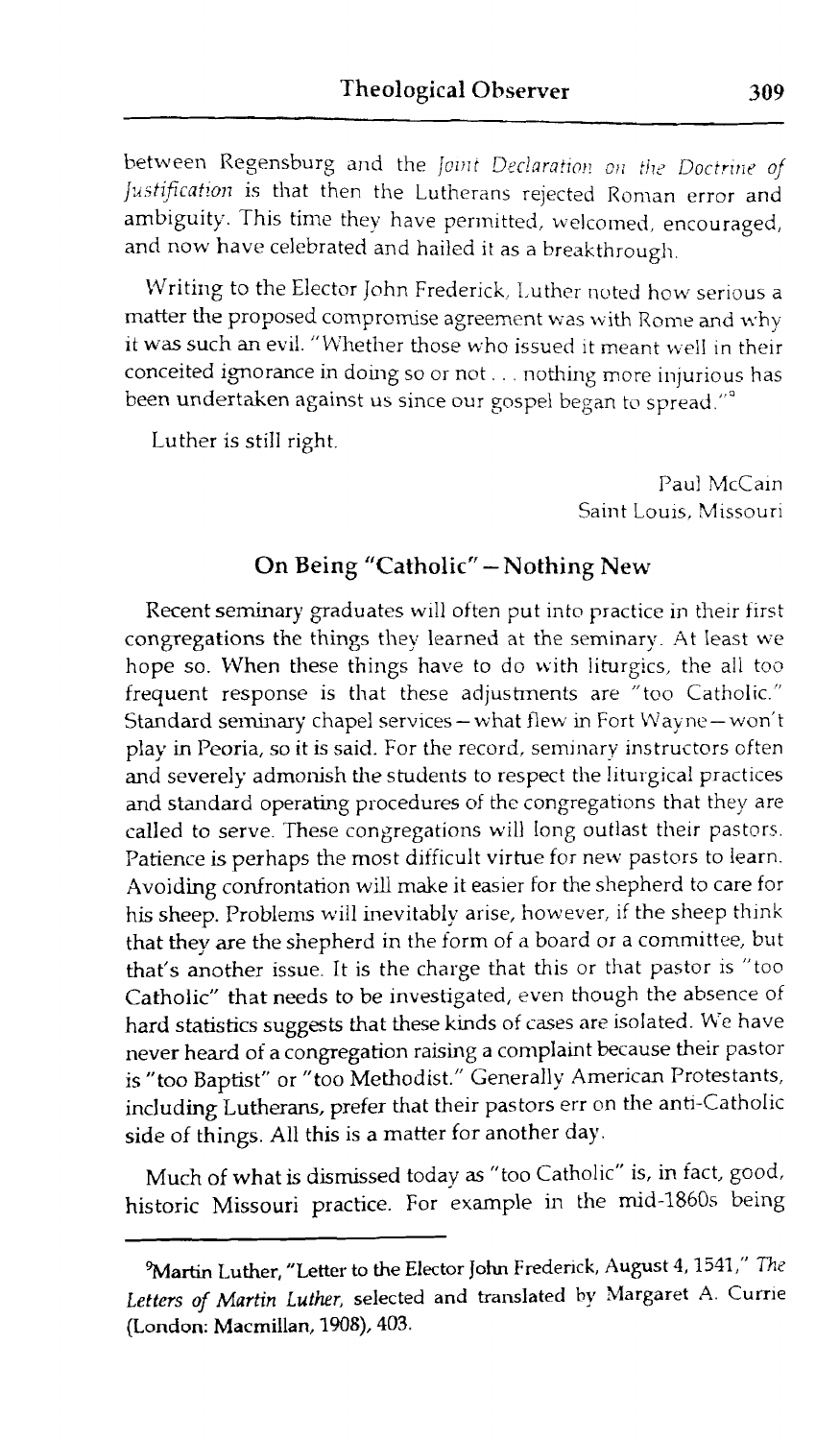"somewhat allied to popery" was a burning issue in American Lutheranism. The General Synod, founded in 1820 and generally given over to a lax form of Lutheranism in doctrine and practice, accused the "Old Lutherans," namely, the Missouri Synod, of being "too Catholic." The June 8, 1866 edition of the *Lutheran Observer* took note of the activities of the Rev. Dr. Wilhelm Sihler, a former president of the Fort Wayne Seminary (previous to its removal to Saint Louis in 1861) and still at that time pastor of Saint Paul Lutheran Church in Fort Wayne. He was described as "one of the most bigoted and exclusive of the 'Alte Lutheraner' Missouri Synod faction. He carries his narrow-minded, extreme symbolism to the farthest point." Pastor Sihler was found guilty of two sins. First, he had bound himself unconditionally to the Book of Concord (1580) in its entirety *because* it is a faithful exposition of God's word. (Horrors!) Secondly, he had placed a crucifix and statues of the evangelists in Saint Paul's sanctuary and used candles during the services. (More horrors!) The *Obsemer* took note of these tendencies and proudly proclaimed that "the churches of the General Synod do not burn wax candles, and erect crucifixes in their altars, and introduce other ceremonies somewhat allied to popery."

Sihler was not the only Missouri pastor "somewhat allied to popery," because candles, crucifixes, and statuary were commonly found in the Synod's churches at that time. The empty cross syndrome that was said to signify the resurrection had not caught on in the mid-1800s. Perhaps in one sense such items as crucifixes and statues are adiaphora where there are neither the artists nor the funds to produce them. But in the face of the Protestantism that had infected the American home-grown type of Lutheranism of the General Synod, they had become matters of confession. Silher, Saint Paul congregation, and the other pastors and congregations of the Missouri Synod did not take the **ax** to what the *Obserucr* fondly called "popery" - they steadfastly retained such items and practices.

The Synod's first constitution spoke at some length on the issue of worship practice, seeing it as a significant element in the church's life together. In order to qualify for membership in the Synod, a congregation had to affirm "The exclusive use of doctrinally pure church books and schoolbooks (Agenda, hymnals, readers, etc.). $^{\prime\prime}{}^{\prime}$ Thus, the business of Synod **was,** in part, "to strive after the greatest

<sup>&</sup>lt;sup>1</sup>"Our First Synodical Constitution," Concordia Historical Institute Quarterly **16 (April 1943): 3. References in the text in parentheses are to this articIe.**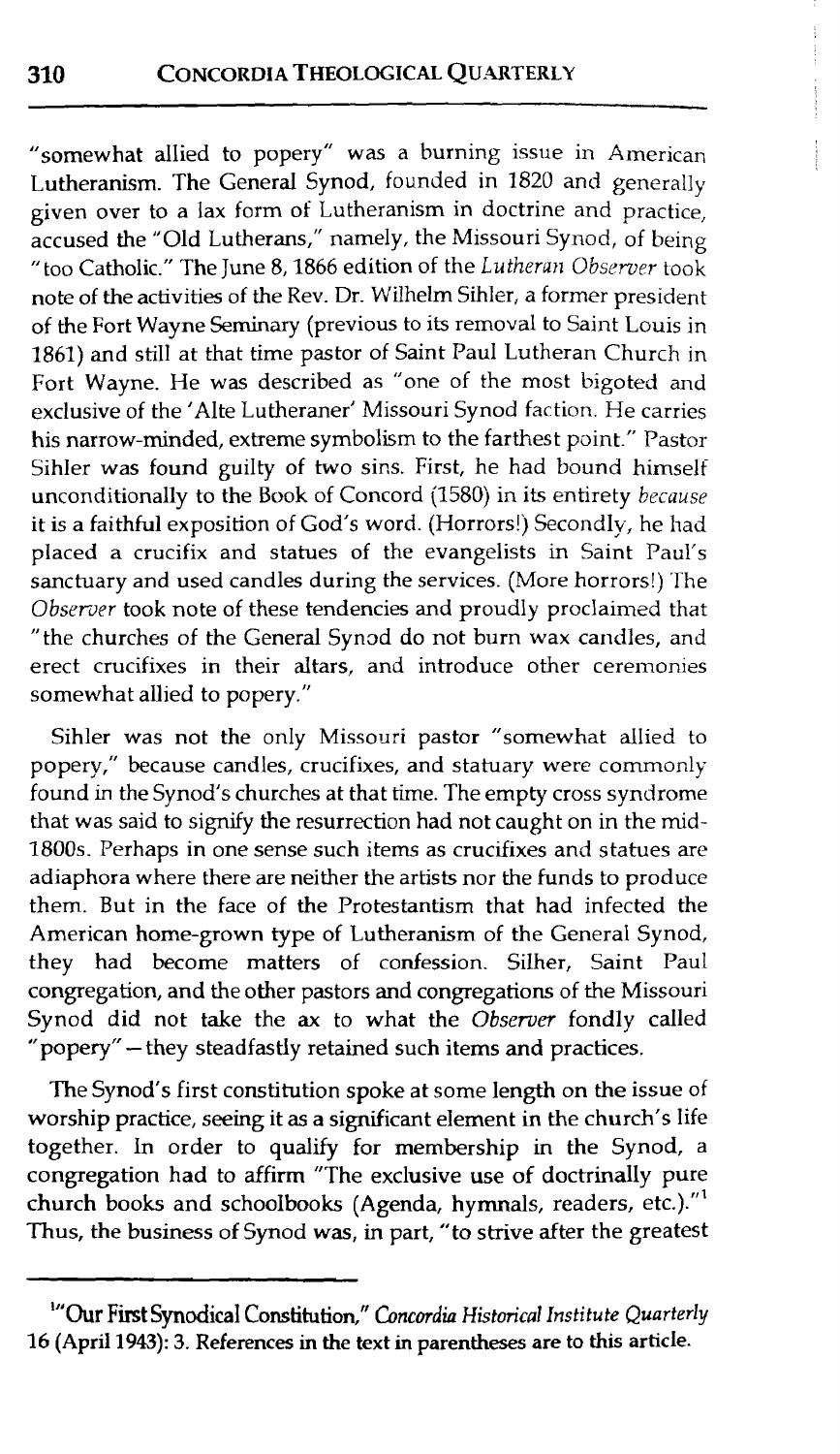possible uniformity in ceremonies" (5). Noting, however, that differing practices did exist, the constitution went on to state: "If it is impossible in some congregations to replace immediately the unorthodox hymnals and the Iike with orthodox ones, then the pastor of such a congregation can become a member of Synod onIy if he promises to use the unorthodox hymnal only under open protest and to strive in all seriousness for the introduction of an orthodox hymnal" (3). The Synod literally required its pastors formally and openly to protest the erroneous practices of their congregations as a condition of membership! Adiaphora was not a good enough reason for not conforming.

Today the likes of *Forward!* and *Jesus First Leadership* (www.jesusfirst.net) frequentIy cite the Synod's affirmation that liturgical practice does not have to be uniform across the Synod. "Synod holds in accordance with the  $7<sup>th</sup>$  article of the Augsburg Confession that uniformity in ceremonies is not essential; . . .<sup>"</sup> Selective quoting, however, misses the Synod's ultimate point; the constitution goes on to detail the nature and usefulness of uniformity in practice. "Yet on the other hand Svnod deems such a uniformity wholesome and useful for the following reasons: because a total difference in outward ceremonies would cause those who are weak in the unity of doctrine to stumble; because in dropping heretofore preserved usages the Church is to avoid the appearance of and desire for innovations" **(11-12).** 

We should recall the context of Lutheranism at the time of Missouri's founding. Much of American Lutheranism's practice mirrored that of Methodism, rather than historic Lutheranism. Thus, the constitution noted that

Synod deems it necessary for the purification of the Lutheran Church in America, that the emptiness **and** the poverty in the externals of the service be opposed, which, having been introduced here by the false spirit of the Reformed, is now rampant. All pastors and congregations that wish to be recognized as orthodox by the Synod are prohibited from adopting or retaining any ceremony which might weaken the confession of the truth or condone or strengthen a heresy, especially if heretics insist upon the continuation or the abolishment of such ceremonies.

Further, it takes up what was seen by many Americans as the symboI of popery, private confession and absolution. **Its** conclusions